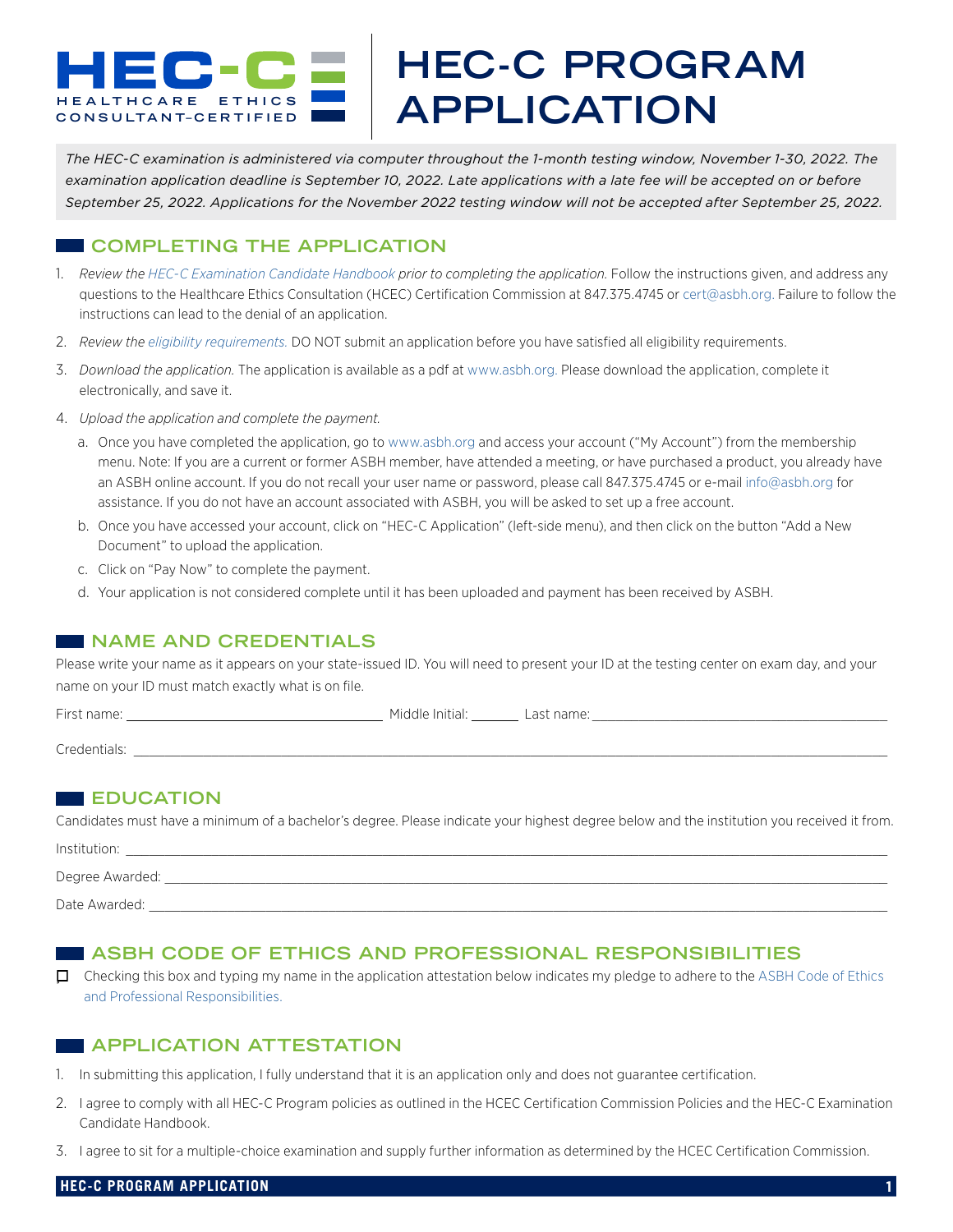- 4. I understand that any false statement or misrepresentation that I may make in this application will nullify it and will result in revocation of certification if granted under the misrepresentations.
- 5. I understand that I am obligated to inform the HCEC Certification Commission of changed circumstances that may materially affect my application.
- $\Box$  Checking this box and typing my name below indicates my agreement with the attestation statements above.

Applicant Name:\_\_\_\_\_\_\_\_\_\_\_\_\_\_\_\_\_\_\_\_\_\_\_\_\_\_\_\_\_\_\_\_\_\_\_\_\_\_\_\_\_\_\_\_\_\_\_\_\_\_\_\_\_\_\_\_\_\_\_ Date: \_\_\_\_\_\_\_\_\_\_\_\_\_\_\_\_\_\_\_\_\_\_\_\_\_\_\_\_\_

# **HEALTHCARE ETHICS EXPERIENCE**

Candidates must have at least 400 hours of demonstrated healthcare ethics experience related to the major domain areas of the HEC-C examination content outline within the previous 4 years. Visit<https://heccertification.org/preparation/content-outline> for information on the development of the content outline and examples of the types of activities that can be counted toward the 400 hours of healthcare ethics experience.

Although all healthcare professionals engage in ethical decision making, healthcare ethics consultation is a distinct role. For purposes of HEC-C certification, *healthcare ethics experience* is defined as healthcare ethics consultation work, the majority of which is performed in the role of a designated healthcare ethics consultant, which is related to the major domain areas of the HEC-C examination content outline.

Please select the HEC-C content outline domain(s) and task(s) that best describe the healthcare ethics work you have performed during the previous 4 years.

Note: Candidates do not need to demonstrate experience in all domains and tasks to be eligible. Please indicate all that apply across each healthcare ethics position listed in the Professional Position(s) section:

### Assessment

- Gather and discern factual information relevant to the case (e.g., clinical, psychosocial, spiritual, institutional, legal information).
- $\Box$  Assess the social and interpersonal dynamics of those involved in the consultation (e.g., power relations; racial, ethnic, and cultural dynamics).
- $\square$  Distinguish the ethical dimensions of the consultation from other dimensions (e.g., legal, institutional, medical dimensions).
- $\Box$  Elicit the moral views of those involved in the consultation.
- $\Box$  Identify relevant assumptions, beliefs, values, and interests of those involved.
- $\Box$  Identify the ethical concerns and the central ethical questions.
- $\Box$  Identify your own relevant experiences, values, and intuitions and how these might influence the consultation.

#### Analysis

- Evaluate and apply relevant healthcare ethics information (e.g., law, institutional policy, professional codes, and formal guidance).
- Clarify relevant ethical issues (e.g., confidentiality, privacy, informed consent, best interest, professional duties).
- $\Box$  Identify a range of ethically acceptable options and their consequences.
- $\Box$  Evaluate evidence and arguments for and against different options.
- $\Box$  Offer recommendations.

### **Process**

- $\Box$  Create a respectful and trusting environment.
- $\Box$  Promote respect for diversity.
- $\Box$  Establish realistic expectations about the consultation process.
- $\Box$  Determine whether a particular request will involve only the healthcare ethics consultant service or is appropriate for joint effort.
- $\Box$  Facilitate effective communication among all parties.
- $\Box$  Identify who should be involved in a consultation (e.g., patient, healthcare professionals, family members).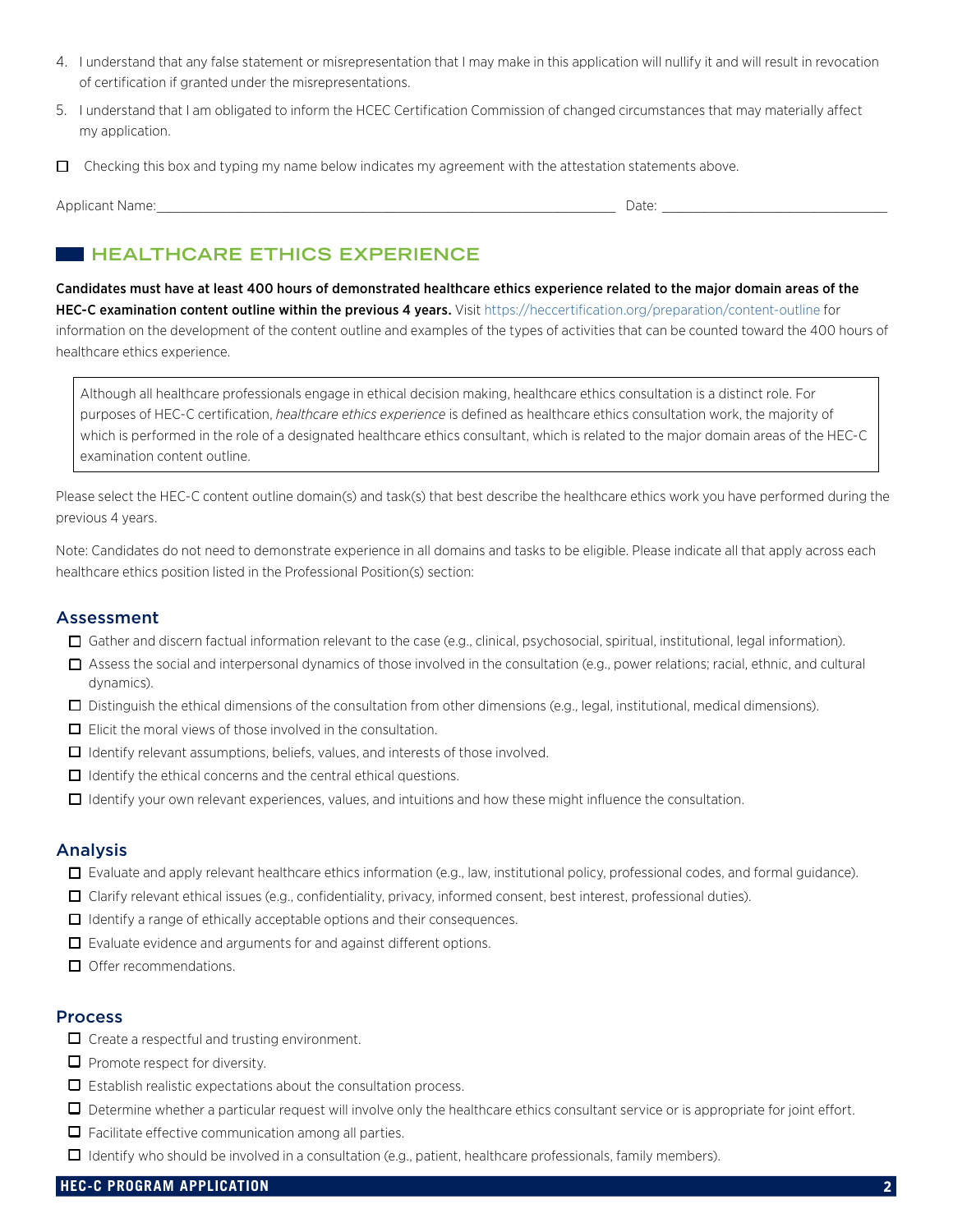- $\Box$  Collaborate with other responsible persons, departments, or divisions within the institution.
- $\Box$  Facilitate formal meetings (e.g., clarifying participants' roles, identifying the goal, establishing expectations and confidentiality).
- $\Box$  Educate involved parties about the ethical dimensions of the consultation.
- Recognize and attend to relational barriers to communication (e.g., suffering, moral distress, strong emotions).
- $\Box$  Represent the views of the involved parties to others.
- $\Box$  Identify underlying systems issues and bring them to the attention of the appropriate institutional resource for handling such concerns at the appropriate level.
- Document consultations in internal healthcare ethics consultation service records.
- $\Box$  Document consultations in patient health records.
- $\Box$  Summarize and communicate documentation to relevant parties.
- $\Box$  Identify the need for, establish the timeline for, and complete follow-up activities.
- Provide informal guidance or serve as a sounding board (e.g., provide "curbside" consultation).
- $\Box$  Use institutional structures and resources to facilitate implementation of recommendations.

### Evaluation and Quality Improvement

- $\Box$  Obtain feedback from persons involved in ethics consultations.
- $\Box$  Use criteria to evaluate ethics consultation outcomes (e.g., satisfaction, conflict resolution, knowledge acquisition).
- $\Box$  Ensure systematic recording of ethics consultation data.
- $\Box$  Use data to analyze structural or systemic barriers to an effective consultation process.
- Use data to analyze structural or systemic obstacles to excellent care that may have contributed to the need for the consultation.
- I Identify patterns (e.g., frequently repeated consultations about the same issue or from the same unit or department).
- Consider the implications of outcomes of consultations for the wider organization, including its mission and ethical standards.
- $\Box$  Recommend policy and practice changes within the organization.

## **PROFESSIONAL POSITION(S)**

Please provide the requested information for each professional position you have held during the previous 4 years involving your experience related to the HEC-C content outline. Even if you have been in the position for more than 4 years, the total number of months listed for each position **should not exceed 48 months.** The Commission will consider positions you held between June 1, 2018 and the current date.

For purposes of HEC-C certification, *healthcare ethics experience* is defined as healthcare ethics consultation work, the majority of which is performed in the role of a designated healthcare ethics consultant, which is related to the major domain areas of the HEC-C examination content outline.

Your application will be reviewed upon receipt. If it is selected for audit, we will contact the individual(s) listed under "verification" to generally attest to your healthcare ethics experience.

## Position #1

While in this position, you engaged in at least some of the activities you indicated on pages 2 and 3. Organization/Institution:

| City and State:                                                 |                                                               |      |
|-----------------------------------------------------------------|---------------------------------------------------------------|------|
| Professional Title:                                             | # of months at this position                                  | 0.00 |
| Healthcare Ethics Consultant Role:                              | (not to exceed 48 months)<br>Average # of HEC hours per month | 0.00 |
| Dates of service: From: $\angle$<br><b>Present</b><br><u>ါဂ</u> | Total hours $=$                                               | 0.00 |

Please provide a description of the healthcare ethics consultation activities you performed while in this position that you marked on pages 2 and 3 of the HEC-C Content Outline.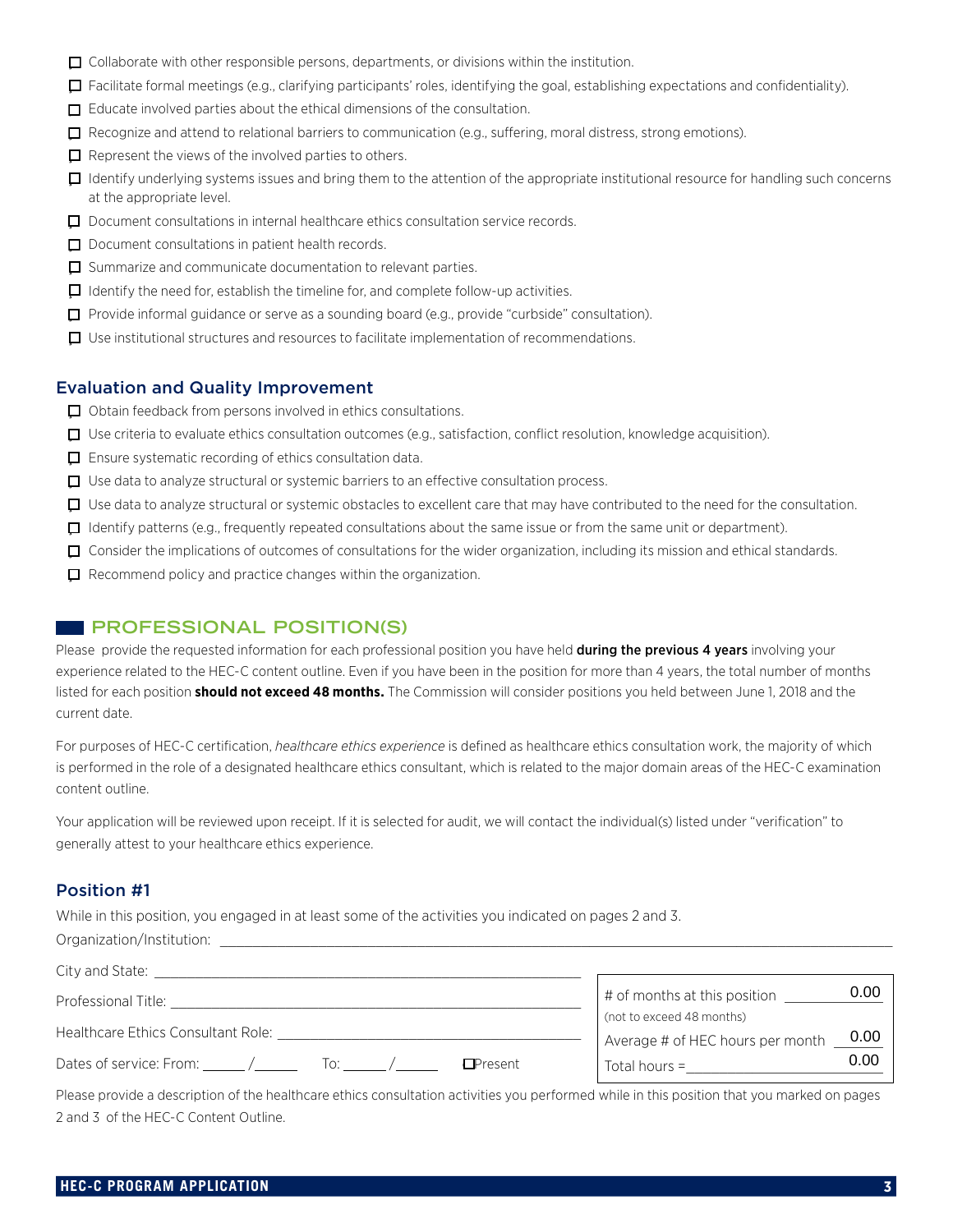### Verification

| Please provide the name, e-mail address, and phone number for a supervisor or peer who can generally attest to your experience at this position. |               |
|--------------------------------------------------------------------------------------------------------------------------------------------------|---------------|
| Name:                                                                                                                                            |               |
| E-mail address:                                                                                                                                  | Phone number: |

## Position #2

While in this position, you engaged in at least some of the activities you indicated on pages 2 and 3.

Organization/Institution: \_\_\_\_\_\_\_\_\_\_\_\_\_\_\_\_\_\_\_\_\_\_\_\_\_\_\_\_\_\_\_\_\_\_\_\_\_\_\_\_\_\_\_\_\_\_\_\_\_\_\_\_\_\_\_\_\_\_\_\_\_\_\_\_\_\_\_\_\_\_\_\_\_\_\_\_\_\_\_\_\_\_

| City and State:                                           |                                                           |      |
|-----------------------------------------------------------|-----------------------------------------------------------|------|
| Professional Title:                                       | # of months at this position<br>(not to exceed 48 months) | 0.00 |
| Healthcare Ethics Consultant Role:                        | Average # of HEC hours per month                          | 0.00 |
| Dates of service: From: $\angle$<br>$\Box$ Present<br>ിറ: | Total hours $=$                                           | 0.00 |

Please provide a description of the healthcare ethics consultation activities you performed while in this position that you marked on pages 2 and 3 of the HEC-C Content Outline.

### Verification

Please provide the name, e-mail address, and phone number for a supervisor or peer who can generally attest to your experience at this position.

Name: \_\_\_\_\_\_\_\_\_\_\_\_\_\_\_\_\_\_\_\_\_\_\_\_\_\_\_\_\_\_\_\_\_\_\_\_\_\_\_\_\_\_\_\_\_\_\_\_\_\_\_\_\_\_\_\_\_\_\_\_\_\_\_\_\_\_\_\_\_\_\_\_\_\_\_\_\_\_\_\_\_\_\_\_\_\_\_\_\_\_\_\_\_\_\_\_\_\_\_\_\_

E-mail address: \_\_\_\_\_\_\_\_\_\_\_\_\_\_\_\_\_\_\_\_\_\_\_\_\_\_\_\_\_\_\_\_\_\_\_\_\_\_\_\_\_\_\_\_\_\_\_\_ Phone number: \_\_\_\_\_\_\_\_\_\_\_\_\_\_\_\_\_\_\_\_\_\_\_\_\_\_\_\_\_\_\_\_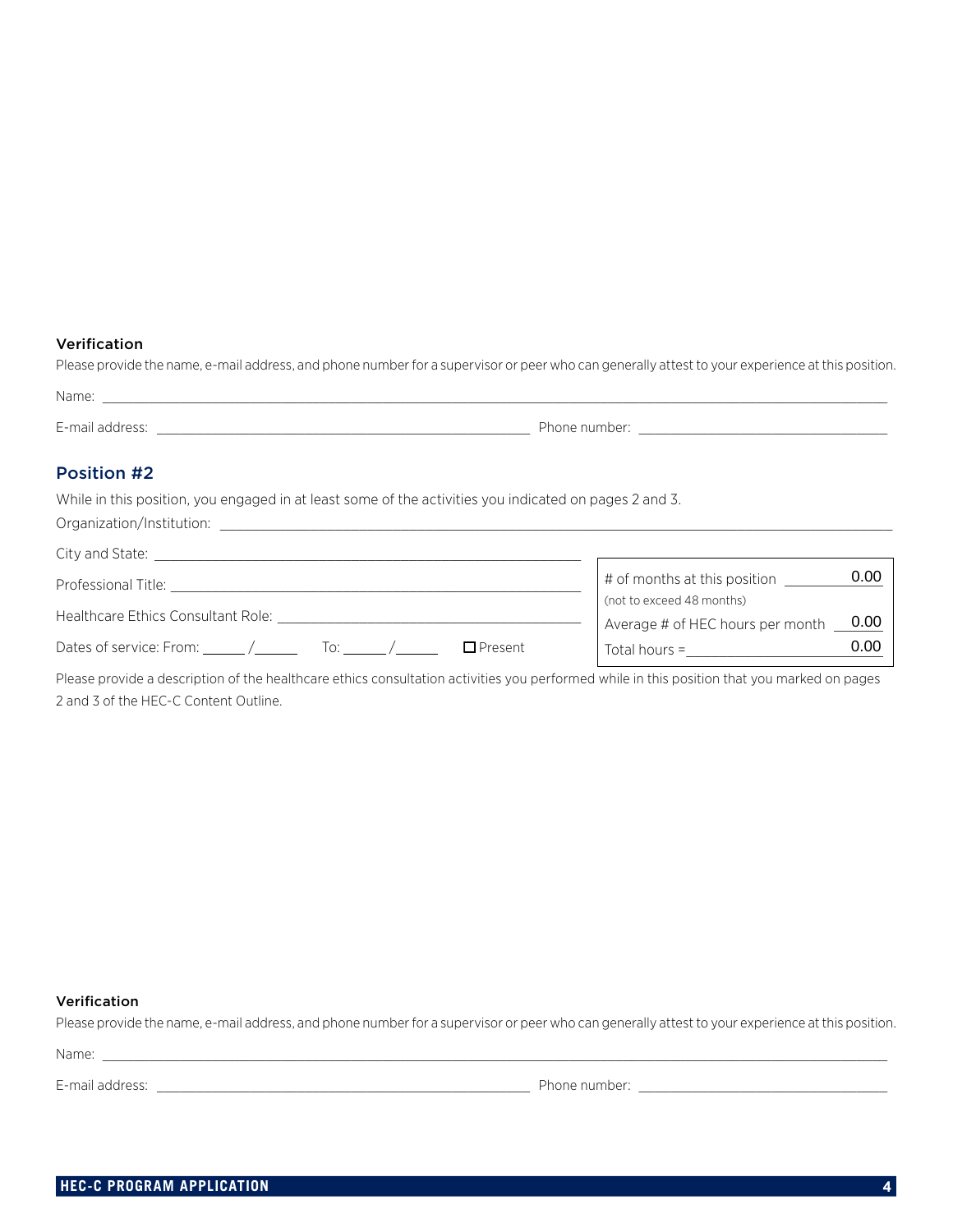# Position #3

While in this position, you engaged in at least some of the activities you indicated on pages 2 and 3.

| Organization/Institution:                              |                                                           |      |
|--------------------------------------------------------|-----------------------------------------------------------|------|
| City and State:                                        |                                                           |      |
| Professional Title:                                    | # of months at this position<br>(not to exceed 48 months) | 0.00 |
| Healthcare Ethics Consultant Role:                     | Average # of HEC hours per month                          | 0.00 |
| Dates of service: From: /<br>$\Box$ Present<br>To: Top | $Total hours =$                                           | 0.00 |

#### Verification

| Name:           |              |
|-----------------|--------------|
|                 |              |
| E-mail address: | Phone number |

### Position #4

|                                                                                                                                                                                                                                | 0.00<br># of months at this position                                  |
|--------------------------------------------------------------------------------------------------------------------------------------------------------------------------------------------------------------------------------|-----------------------------------------------------------------------|
|                                                                                                                                                                                                                                | (not to exceed 48 months)<br>0.00<br>Average # of HEC hours per month |
| Dates of service: From: $\angle$ / To: $\angle$ To: $\angle$ / $\Box$ Present                                                                                                                                                  | 0.00<br>Total hours =                                                 |
| Please provide a description of the healthcare ethics consultation activities you performed while in this position that you marked on pages<br>2 and 3 of the HEC-C Content Outline.                                           |                                                                       |
| Verification<br>Please provide the name, e-mail address, and phone number for a supervisor or peer who can generally attest to your experience at this positior                                                                |                                                                       |
|                                                                                                                                                                                                                                |                                                                       |
| E-mail address: example and the set of the set of the set of the set of the set of the set of the set of the set of the set of the set of the set of the set of the set of the set of the set of the set of the set of the set |                                                                       |
| <b>Position #4</b>                                                                                                                                                                                                             |                                                                       |
| While in this position, you engaged in at least some of the activities you indicated on pages 2 and 3.                                                                                                                         |                                                                       |
|                                                                                                                                                                                                                                |                                                                       |
|                                                                                                                                                                                                                                | 0.00<br># of months at this position<br>(not to exceed 48 months)     |
|                                                                                                                                                                                                                                | 0.00<br>Average # of HEC hours per month                              |
| Dates of service: From: $\angle$ / To: $\angle$ /<br>$\Box$ Present                                                                                                                                                            | 0.00<br>Total hours = $\frac{1}{2}$                                   |

Please provide a description of the healthcare ethics consultation activities you performed while in this position that you marked on pages 2 and 3 of the HEC-C Content Outline.